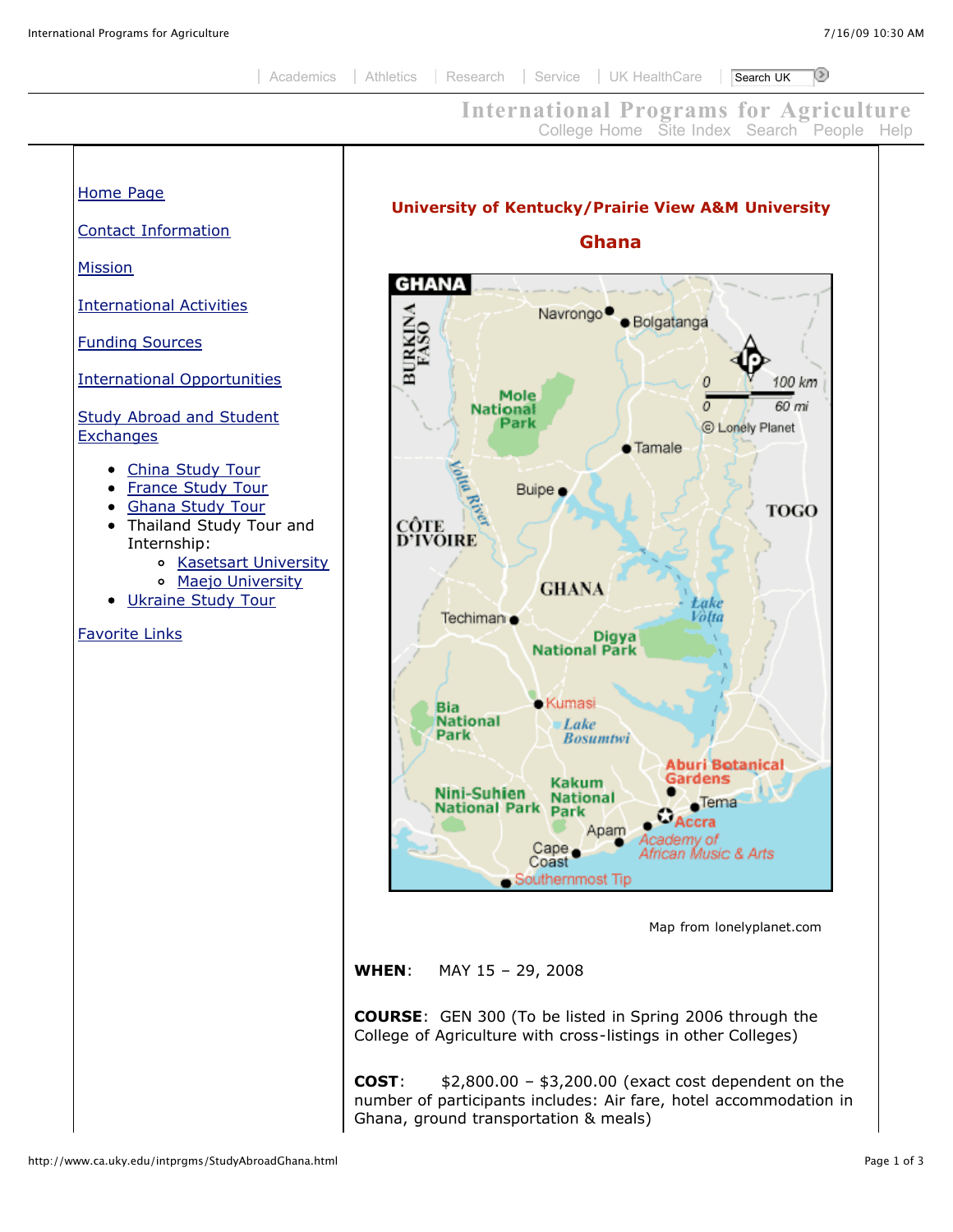Scholarship opportunities for students are available through the Office of International Affairs and the College of Agriculture

**WHAT**: The Ghana Study tour is a 6-week program for which there is University of Kentucky or Prairie View A & M University undergraduate or graduate credit. The first four weeks of the program will be offered during the spring semester of 2006 at UK and or at PVAMU. The last two weeks of the program will take place during the summer of 2008 in Ghana.

## **TENTATIVE SPRING SEMESTER SCHEDULE**

(To Begin Week Following Spring Break)

Week 1: General Introduction to Course Travel Arrangements (vaccinations, health insurance, passport, & visa)

Week 2: Lecture and Video Presentation on Ghana

Week 3: Overview of Ghana Itinerary (accommodation, transportation, meals, tours, seminars and service activities)

Week 4: Updates, General Information Session

## **TENTATIVE SUMMER SCHEDULE**

(TOUR OF GHANA)

## **MAY**

- 12 Pre-departure meeting<br>15 Depart for Accra, Ghan
- Depart for Accra, Ghana
- 16 Arrival in Accra, Ghana (Lodging in Accra)

| 17                | Orientation<br>Lecture 1 - Evolution of Modern Ghana<br>Lecture 2 - History of the African Captives<br>Tour of Accra (W.E.B. DuBois Center, Nkrumah Mausoleum)<br>(Lodging in Accra)        |
|-------------------|---------------------------------------------------------------------------------------------------------------------------------------------------------------------------------------------|
| 18                | Lecture 3 – The Role of Women and Development in Africa<br>Lecture 4 - Chieftancy and Traditional African Religion<br>Tour of Accra (Osu Castle - Seat of Government)<br>(Lodging in Accra) |
| 19                | Visit Cocoa Processing Factory, Tema<br>Shopping at Wood Carvers' Village, Aburi<br>(Lodging in Accra)                                                                                      |
| 20<br>of Aseseeso | Visit Orphanage (SOS Village) at Tema<br>Visit Aseseeso E/R (Dr. Addo's Home Town)<br>A Traditional Durbar to be organized by the Chiefs, Elders and Citizens<br>(Lodging at Akosombo)      |
| 21                | Visit to Akosombo Dam and Cruise to Dodi Island on Volta Lake<br>(Lodging at Akosombo)                                                                                                      |
| 22                | Visit Kentucky Academy at Adjeikrom, E/R<br>(Lodging at CRIG Guest House, Tafo or at Koforidua)                                                                                             |
| 23                | Depart for Ashanti Region                                                                                                                                                                   |

Visit Kente/Craft Villages (Bonwire, Ahwiaa)